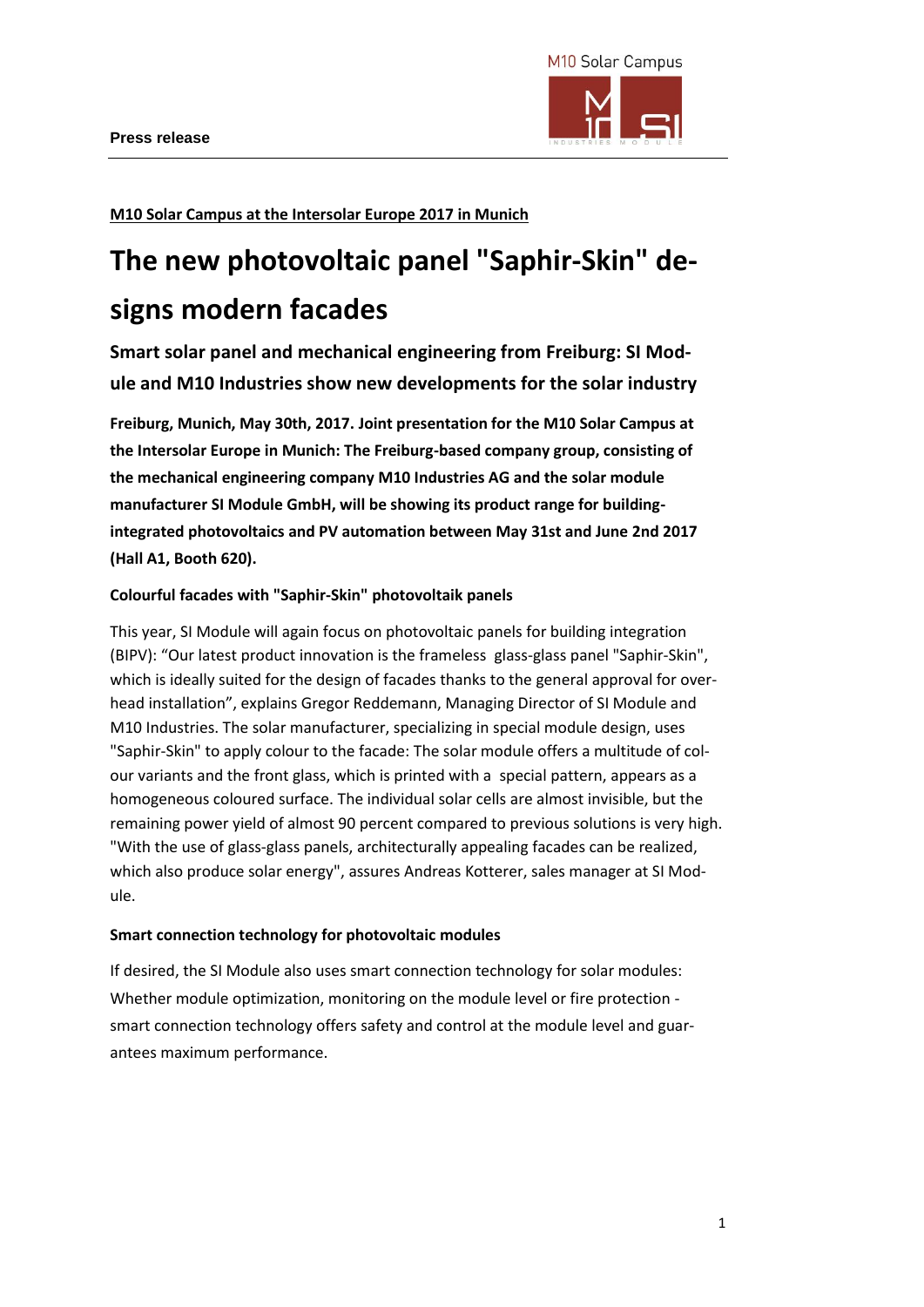



## **Kubus MTS 5.500: Innovative production technology for the photovoltaic industry**

The M10 Industries also have new features: "After winning the Intersolar Award 2016 for our soldering machine in the photovoltaic sector last year, we can now present it with a ten percent increase in performance", says Günter Schneidereit, Managing Director of M10 Industries. The high-performance stringer "Kubus" is now soldering 5,500 cells per hour and thus achieves an annual capacity of 190 megawatts for module production. It is the world's only tabber-stringer that can connect all the cells for an entire module in a single soldering process and operates without interruption. "With Kubus, the cost is further reduced and the performance is increased - so the high-performance stringer is ideally suited for the international photovoltaic industry, which wants to expand its production capacities and invest in new plants for module production", emphasizes Reddemann.

#### **M10 Industries supports the Georg-Salvamoser-Prize 2017**

In order to promote innovations in the field of renewable energies, M10 Industries supports the Georg Salvamoser Foundation with a sum of 10,000 euros. Together with the city of Freiburg, the foundation will award the Georg Salvamoser Prize for outstanding merit in renewable energies on the Intersolar in Munich for the fourth time." In the late 1990s, we developed our first soldering machine for Georg Salvamoser – pioneering spirit and the belief in solar energy have linked us", the shareholders Schneidereit and Reinhard Willi give their commitment to the foundation. Further information is available a[t www.georg-salvamoser-preis.de.](http://www.georg-salvamoser-preis.de/)

#### **Characters (including spaces): 3,367**

#### **More information about the company:**

The competence center "M10 Solar Campus", consisting of the companies SI Module and M10 AG, unites the areas of development, production and technology: **M10 Industries AG** develops and manufactures systems for the solar industry, which are characterized by innovation, quality and highest performance. **SI Module GmbH** produces high-quality photovoltaic modules. As a subsidiary of M10 Industries, SI Module also serves as a technology and service center for the new high-performance tabber stringer "Kubus". All products of the company group are manufactured exclusively in Germany. The company group, with around 50 employees, can look back on more than twenty years of experience in mechanical engineering for the photovoltaic industry. Further information is available a[t www.m10ag.de,](http://www.m10ag.de/) [www.si](http://www.si-module.com/)[module.com](http://www.si-module.com/) and at [www.m10-solar-campus.com.](http://www.m10-solar-campus.com/)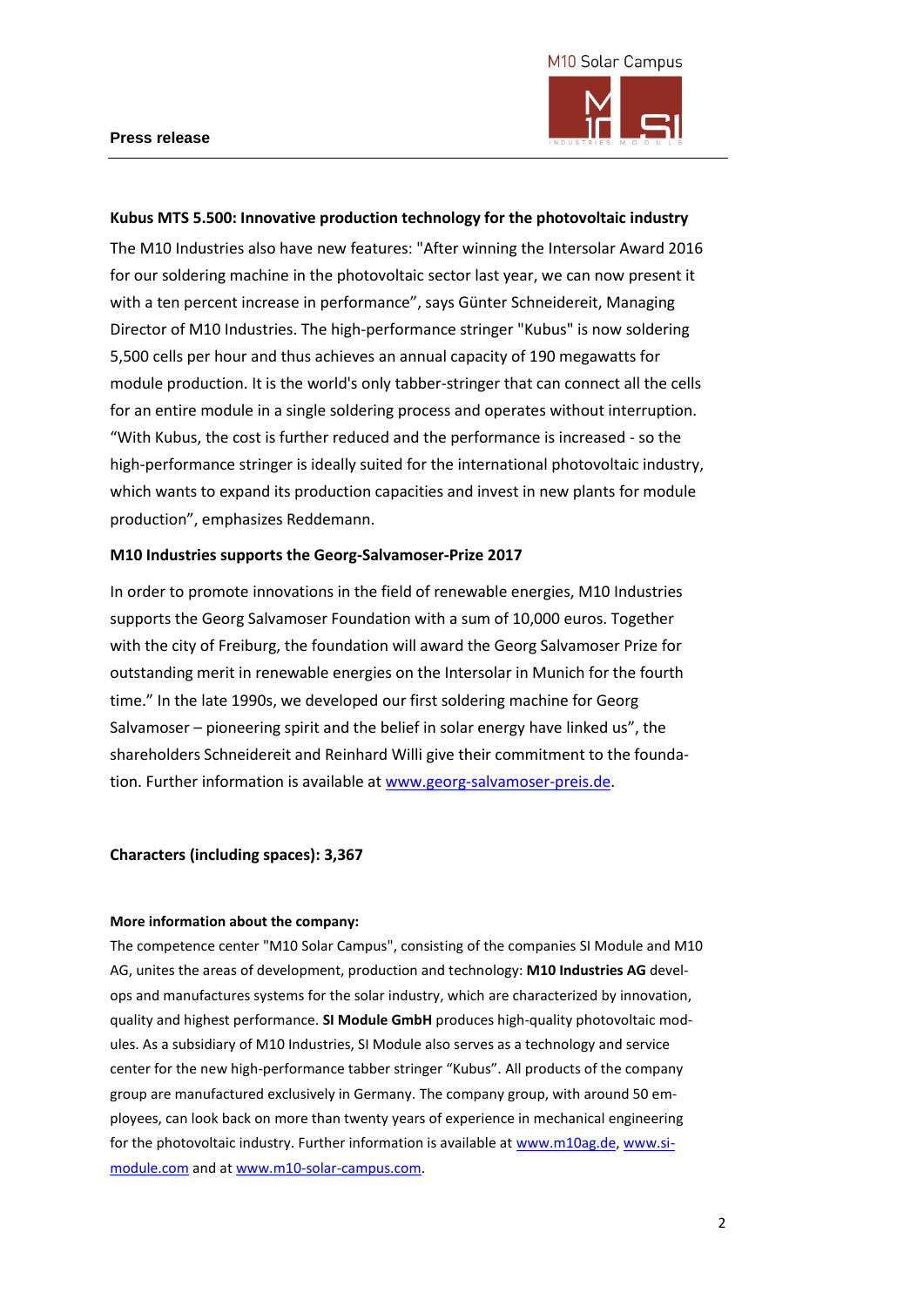

**Press release** 

# **Images:**



With the frameless glass-glass modules "Saphir-Skin" individual facades can be designed © SI Module GmbH



The high-performance Tabber-Stringer by M10 Industries AG with increased performance © M10 Industries AG